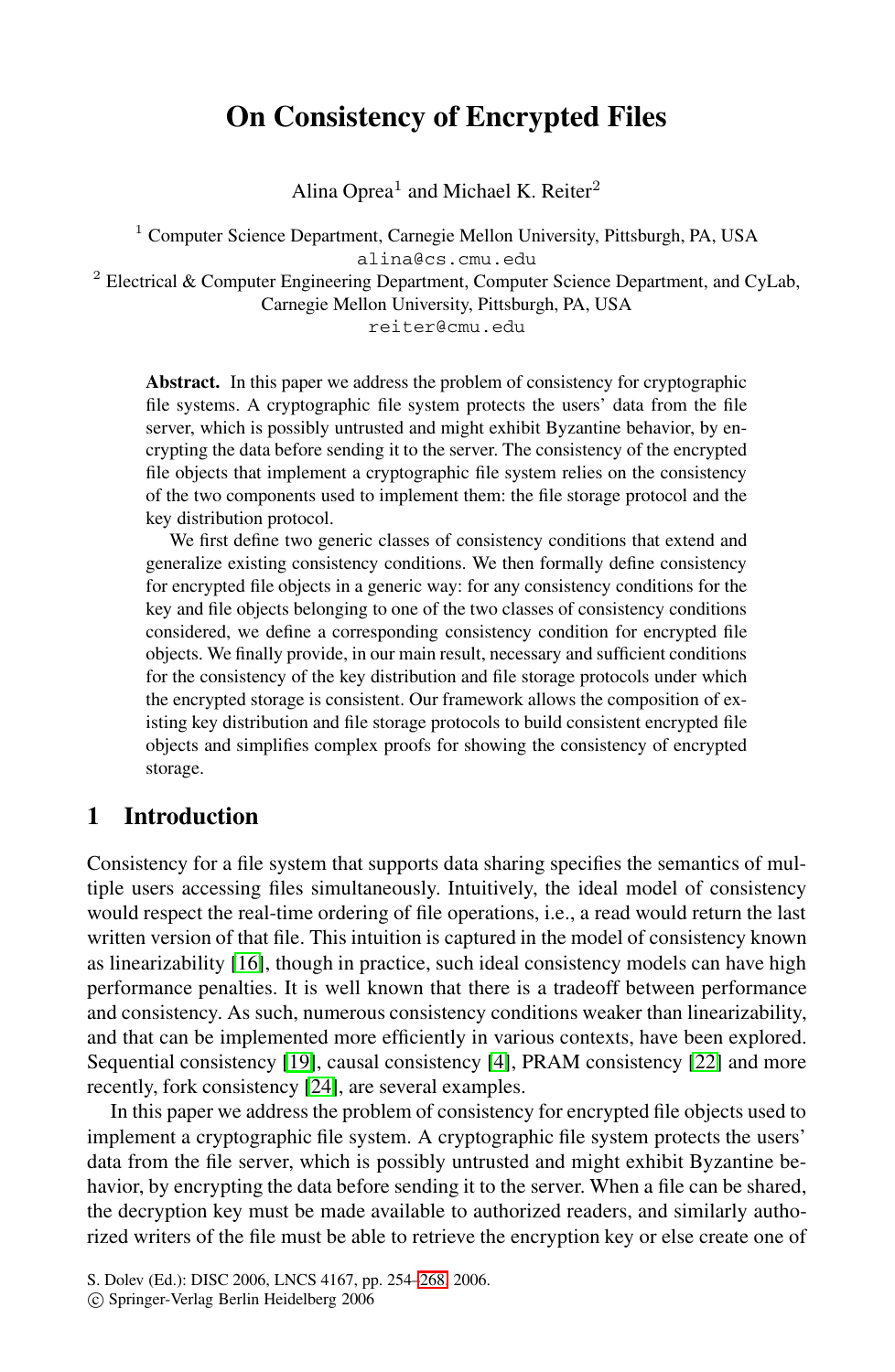their own. In this sense, a key is an object that, like a file, is read and/or written in the course of implementing the abstraction of an encrypted file.

Thus, an *encrypted file object* is implemented through two main components: the *key object* that stores the encryption key, and the *file object* that stores (encrypted) file contents. We emphasize that the key and file objects may be implemented via completely different protocols and infrastructures. Our concern is the impact of the consistency of each on the encrypted file object that they are used to implement. The consistency of the file object is obviously essential to the consistency of the encrypted data retrieved. At the same time, the encryption key is used to protect the confidentiality of the data and to control access to the file. So, if consistency of the key object is violated, this could interfere with authorized users decrypting the data retrieved from the file object, or it might result in a stale key being used indefinitely, enabling revoked users to continue accessing the data. We thus argue that the consistency of both the key and file objects affects the consistency of the encrypted file object. Knowing the consistency of a key distribution and a file access protocol, our goal is to find necessary and sufficient conditions that ensure the consistency of the encrypted file that the key object and the file object are utilized to implement.

The problem that we consider is related to the *locality* problem. A consistency condition is *local* if a history of operations on multiple objects satisfies the consistency condition if the restriction of the history to each object does so. However, locality is a very restrictive condition and, to our knowledge, only very powerful consistency conditions, such as linearizability, satisfy it. In contrast, the combined history of key and file operations can satisfy weaker conditions and still yield a consistent encrypted file. We give a generic definition of consistency  $(C_1, C_2)$ <sup>enc</sup> for an encrypted file object, starting from any consistency conditions  $C_1$  and  $C_2$  for the key and file objects that belong to one of the two classes of generic conditions we define. Intuitively, our consistency definition requires that the key and file operations seen by each client can be arranged such that they preserve  $C_1$ -consistency for the key object and  $C_2$ -consistency for the file object, and, in addition, the latest key versions are used to encrypt file contents. The requirement that the most recent key versions are used for encrypting new file contents is important for security, as usually the encryption key for a file is changed when some users are revoked access to the file. We allow the decryption of a file content read with a previous key version (not necessarily the most recent seen by the client), as this would not affect security. Thus, a system implementing our definition guarantees both *consistency* for file contents and *security* in the sense that revoked users are restricted access to the encrypted file object.

Rather than investigate consistency for a single implementation of an encrypted file, we consider a collection of implementations that are all *key-monotonic*. Intuitively, in a key-monotonic implementation, there exists a consistent ordering of file operations such that the written file contents are encrypted with monotonically increasing key versions. We formally define this property that depends on the consistency of the key and file objects. We prove in our main result (Theorem [1\)](#page-12-0) that ensuring that an implementation is key-monotonic is a necessary and sufficient condition for obtaining consistency for the encrypted file object, given several restrictions on the consistency of the key and file objects. Our main result provides a framework to analyze the consistency of a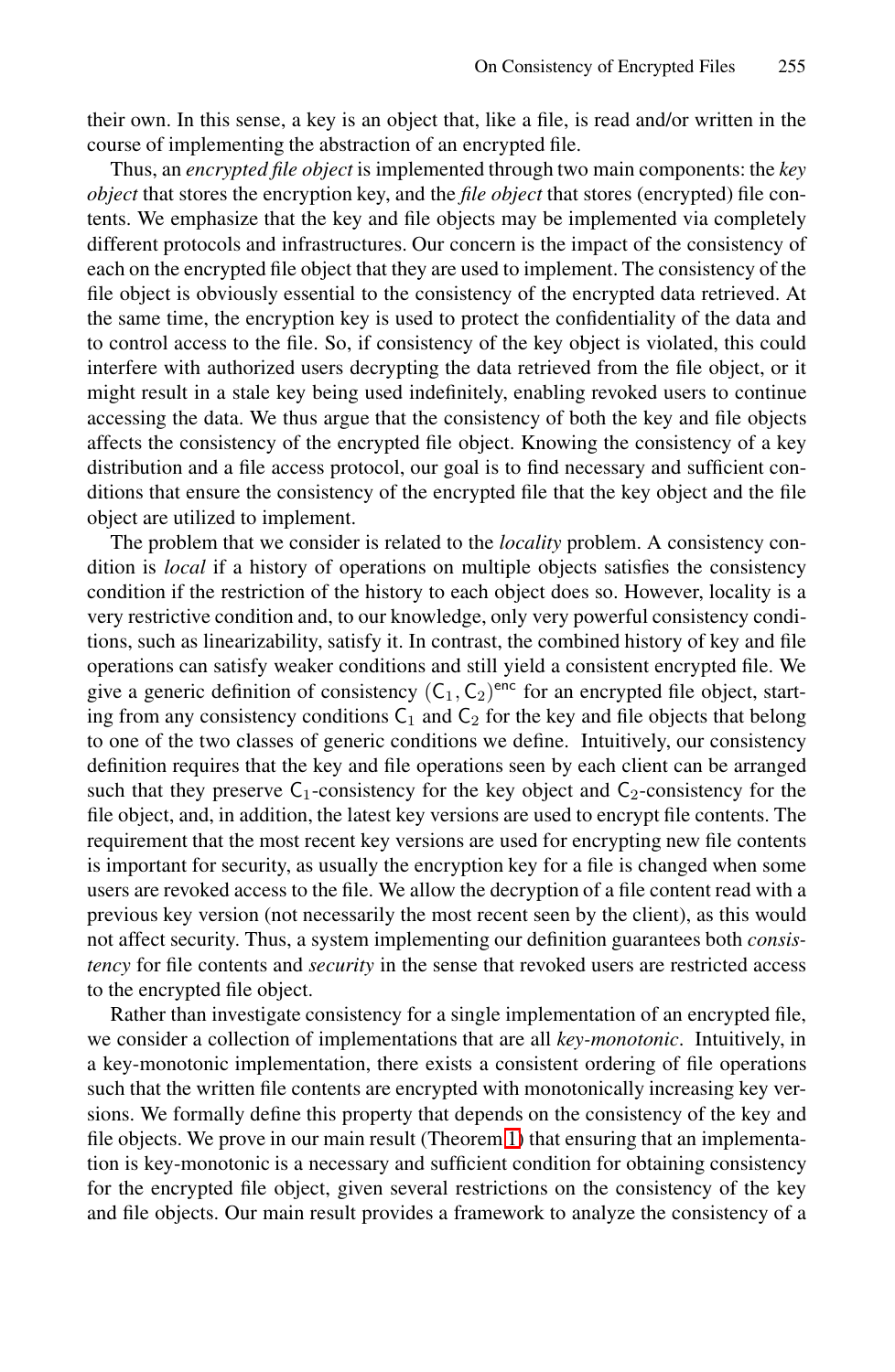given implementation of an encrypted file object: if the key object and file object satisfy consistency conditions  $C_1$  and  $C_2$ , respectively, and the given implementation is key-monotonic with respect to  $C_1$  and  $C_2$ , then the encrypted file object is  $(C_1, C_2)$ <sup>enc</sup>consistent.

In this context, we summarize our contributions as follows:

- **–** We define two generic classes of consistency conditions. The class of *orderable consistency conditions*includes and generalizes well-known conditions such as linearizability, causal consistency and PRAM consistency. The class of *forking consistency conditions* is particularly tailored to systems with untrusted shared storage and extends fork consistency [\[24\]](#page-14-3) to other new, unexplored consistency conditions.
- $-$  We define consistency for encrypted files: for any consistency conditions  $C_1$  and  $C<sub>2</sub>$  of the key and file objects that belong to these two classes, we define a corresponding consistency condition  $(C_1, C_2)$ <sup>enc</sup> for encrypted files. To our knowledge, our paper is the first to rigorously formalize consistency conditions for encrypted files.
- **–** Our main result provides necessary and sufficient conditions that enable an encrypted file to satisfy our definition of consistency. Given a key object that satisfies a consistency property  $C_1$ , and a file object with consistency  $C_2$  from one of the classes we define, our main theorem states that it is enough to ensure the keymonotonicity property in order to obtain consistency for the encrypted file object. This result is subject to certain restrictions on the consistency conditions  $C_1$  and  $C<sub>2</sub>$ .

In addition, in the full version of this paper [\[26\]](#page-14-4), we give an example implementation of a consistent encrypted file from a sequentially consistent key object and a fork consistent file object. The proof of consistency of the implementation follows immediately from our main theorem. This demonstrates that complex proofs for showing consistency of encrypted files are simplified using our framework.

The rest of the paper is organized as follows: we survey related work in Section [2,](#page-2-0) and give the basic definitions, notation and system model in Section [3.](#page-4-0) We define the two classes of consistency conditions in Section [4](#page-5-0) and give the definition of consistency for encrypted files in Section [5.](#page-7-0) Our main result, a necessary and sufficient condition for constructing consistent encrypted files, is presented in Section [6.](#page-9-0)

## <span id="page-2-0"></span>**2 Related Work**

SUNDR [\[21\]](#page-14-5) is the first file system that provides consistency guarantees (fork consistency [\[24\]](#page-14-3)) in a model with a Byzantine storage server and benign clients. In SUNDR, the storage server keeps a signed *version structure* for each user of the file system. The version structures are modified at each read or write operation and are totally ordered as long as the server respects the protocol. A misbehaving server might conceal users' operations from each other and break the total order among version structures, with the effect that users get divided into groups that will never see the same system state again. SUNDR only provides data integrity, but not data confidentiality. In contrast, we are interested in providing consistency guarantees in encrypted storage systems in which keys may change, and so we must consider distribution of the encryption keys, as well.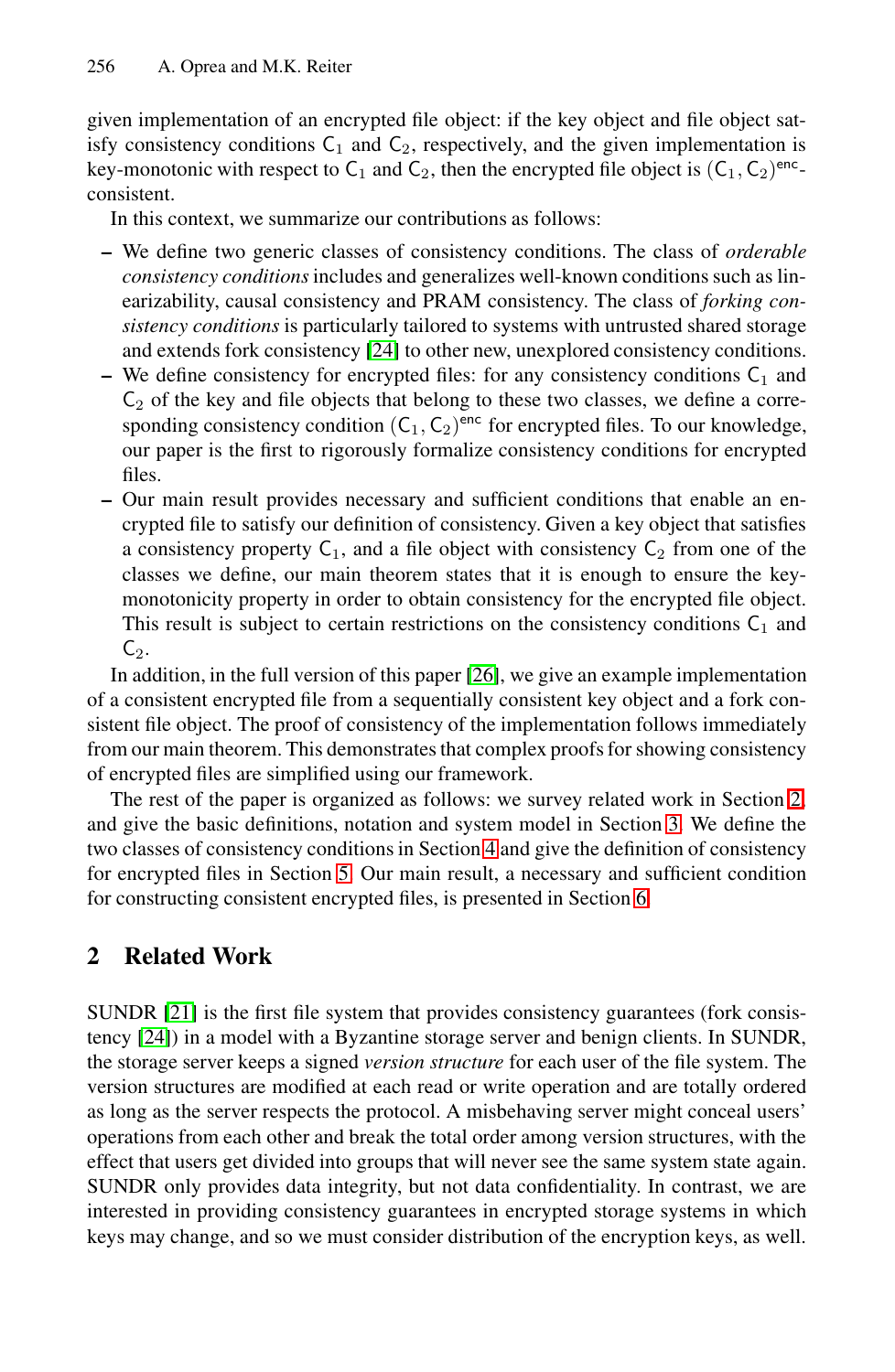For obtaining consistency conditions stronger than fork consistency (e.g., linearizability) in the face of Byzantine servers, one solution is to distribute the file server across *n* replicas, and use this replication to mask the behavior of faulty servers. Modern examples include BFT [\[9\]](#page-13-2), SINTRA [\[8\]](#page-13-3) and PASIS [\[1\]](#page-13-4). An example of a distributed encrypting file system that provides strong consistency guarantees for both file data and meta-data is FARSITE [\[2\]](#page-13-5). File meta-data in FARSITE (that also includes the encryption key for the file) is collectively managed by all users that have access to the file, using a Byzantine fault tolerant protocol. There exist distributed implementations of storage servers that guarantee weaker semantics than linearizability. Lakshmanan et al. [\[18\]](#page-14-6) provide causal consistent implementations for a distributed storage system. While they discuss encrypted data, they do not treat the impact of encryption on the consistency of the system.

Several network encrypting file systems, such as SiRiUS [\[14\]](#page-14-7) and Plutus [\[17\]](#page-14-8), develop interesting ideas for access control and user revocation, but they both leave the key distribution problem to be handled by clients through out-of-band communication. Since the key distribution protocol is not specified, neither of the systems makes any claims about consistency. Other file systems address key management: e.g., SFS [\[23\]](#page-14-9) separates key management from file system security and gives multiple schemes for key management; Cepheus [\[12\]](#page-14-10) relies on a trusted server for key distribution; and SNAD [\[25\]](#page-14-11) uses separate key and file objects to secure network attached storage. However, none of these systems addresses consistency. We refer the reader to the survey by Riedel et al. [\[27\]](#page-14-12) for an extensive comparison of the security properties of various encrypting file systems.

Another area related to our work is that of consistency semantics. Different applications have different consistency and performance requirements. For this reason, many different consistency conditions for shared objects have been defined and imple-mented, ranging from strong conditions such as linearizability [\[16\]](#page-14-0), sequential consistency [\[19\]](#page-14-1), and timed consistency [\[28\]](#page-14-13) to loose consistency guarantees such as causal consistency [\[4\]](#page-13-0), PRAM [\[22\]](#page-14-2), coherence [\[15](#page-14-14)[,13\]](#page-14-15), processor consistency [\[15](#page-14-14)[,13](#page-14-15)[,3\]](#page-13-6), weak consistency [\[10\]](#page-13-7), entry consistency [\[7\]](#page-13-8), and release consistency [\[20\]](#page-14-16). A generic, continuous consistency model for wide-area replication that generalizes the notion of serializability [\[6\]](#page-13-9) for transactions on replicated objects has been introduced by Yu and Vahdat [\[30\]](#page-14-17). We construct two generic classes of consistency conditions that include and extend some of the existing conditions for shared objects.

Different properties of generic consistency conditions for shared objects have been analyzed in previous work, such as *locality* [\[29\]](#page-14-18) and *composability* [\[11\]](#page-14-19). Locality analyzes for which consistency conditions a history of operations is consistent, given that the restriction of the history to each individual object satisfies the same consistency property. Composability refers to the combination of two consistency conditions for a history into a stronger, more restrictive condition. In contrast, we are interested in the consistency of the combined history of key and file operations, given that the individual operations on keys and files satisfy possibly different consistency properties. We also define generic models of consistency for histories of operations on encrypted file objects that consist of operations on key and file objects.

Generic consistency conditions for shared objects have been restricted previously only to conditions that satisfy the *eventual propagation* property [\[11\]](#page-14-19). Intuitively, even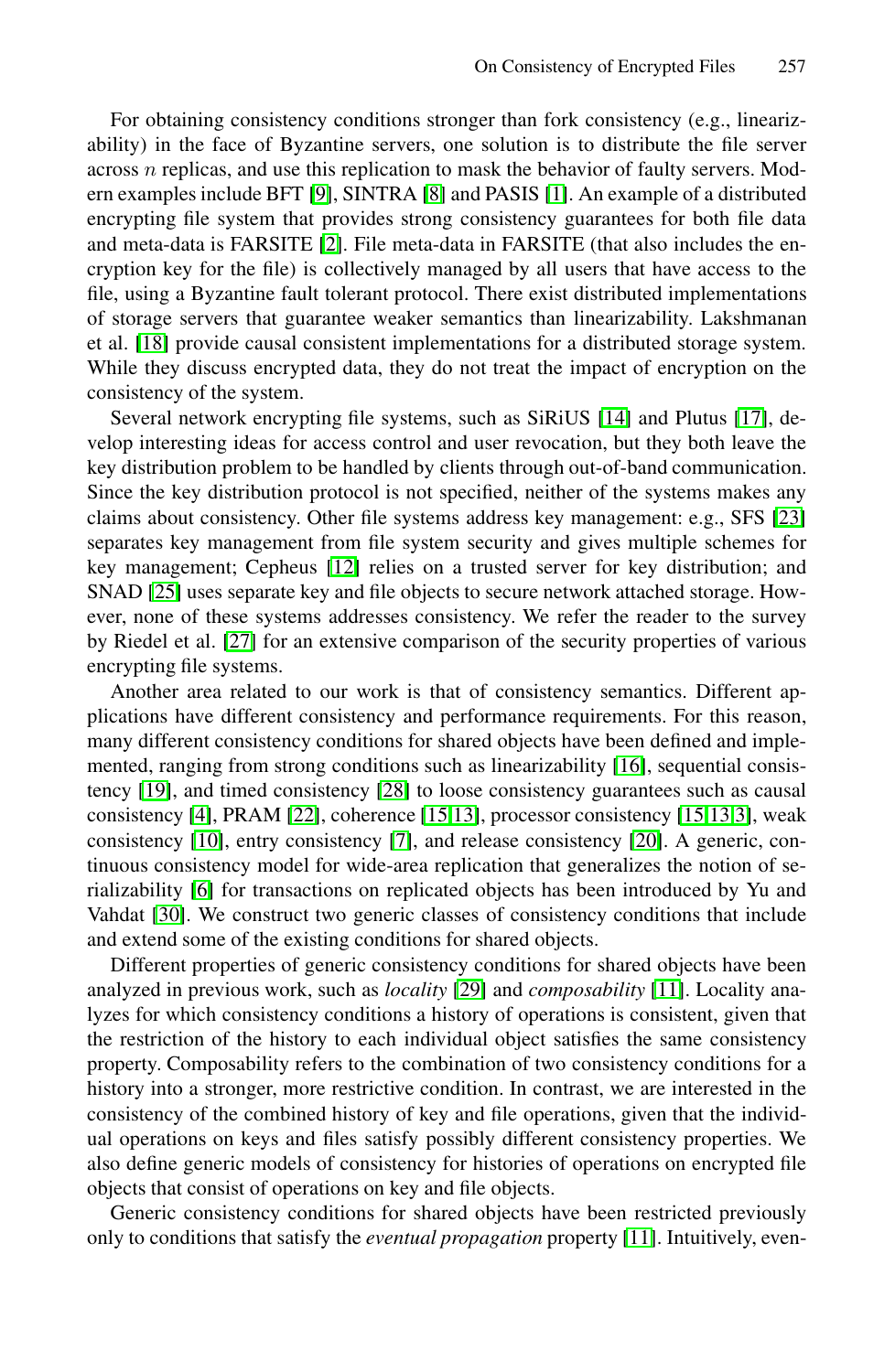tual propagation guarantees that all the write operations are eventually seen by all processes. This assumption is no longer true when the storage server is potentially faulty and we relax this requirement for the class of forking consistency conditions we define.

## <span id="page-4-0"></span>**3 Preliminaries**

## **3.1 Basic Definitions and System Model**

Most of our definitions are taken from Herlihy and Wing [\[16\]](#page-14-0). We consider a system to be a set of processes  $p_1, \ldots, p_n$  that invoke operations on a collection of shared objects. Each operation *o* consists of an *invocation* inv(*o*) and a *response* res(*o*). We only consider read and write operations on single objects. A write of value *v* to object *X* is denoted *X*.write $(v)$  and a read of value *v* from object *X* is denoted  $v \leftarrow X$ .read().

A *history H* is a sequence of invocations and responses of read and write operations on the shared objects. We consider only *well-formed* histories, in which every invocation of an operation in a history has a matching response. We say that an operation belongs to a history *H* if its invocation and response are in *H*. A *sequential history* is a history in which every invocation of an operation is immediately followed by the corresponding response. A *serialization S* of a history *H* is a sequential history containing all the operations of *H* and no others. An important concept for consistency is the notion of a *legal sequential history*, defined as a sequential history in which read operations return the values of the most recent write operations.

*Notation.* For a history *H* and a process  $p_i$ , we denote by  $H|p_i$  the sequential history of operations in *H* done by  $p_i$ . For a history *H* and objects  $X_1, \ldots, X_n$ , we denote by  $H|(X_1,\ldots,X_n)$  the restriction of *H* to operations on objects  $X_1,\ldots,X_n$ . We denote by  $H|w$  all the write operations in history *H* and by  $H|p_i+w$  the operations in *H* done by process  $p_i$  and all the write operations done by all processes in history  $H$ .

## **3.2 Eventual Propagation**

A history satisfies *eventual propagation* [\[11\]](#page-14-19) if, intuitively, all the write operations done by the processes in the system are eventually seen by all processes. However, the order in which processes see the operations might be different. More formally, eventual propagation is defined below:

**Definition 1 (Eventual Propagation and Serialization Set).** *A history H satisfies* eventual propagation *if for every process*  $p_i$ *, there exists a legal serialization*  $S_{p_i}$  *of*  $H|p_i + w$ *. The set of legal serializations for all processes*  $S = \{S_{p_i}\}_i$  *is called a* serialization set *[\[11\]](#page-14-19) for history H.*

If a history *H* admits a legal serialization *S*, then a serialization set  $\{S_{p_i}\}\$ i with  $S_{p_i}$  =  $S|p_i + w$  can be constructed and it follows immediately that *H* satisfies eventual propagation.

### **3.3 Ordering Relations on Operations**

There are several natural partial ordering relations that can be defined on the operations in a history *H*. Here we describe three of them: the *local* (or *process order*), the *causal order* and the *real-time order*.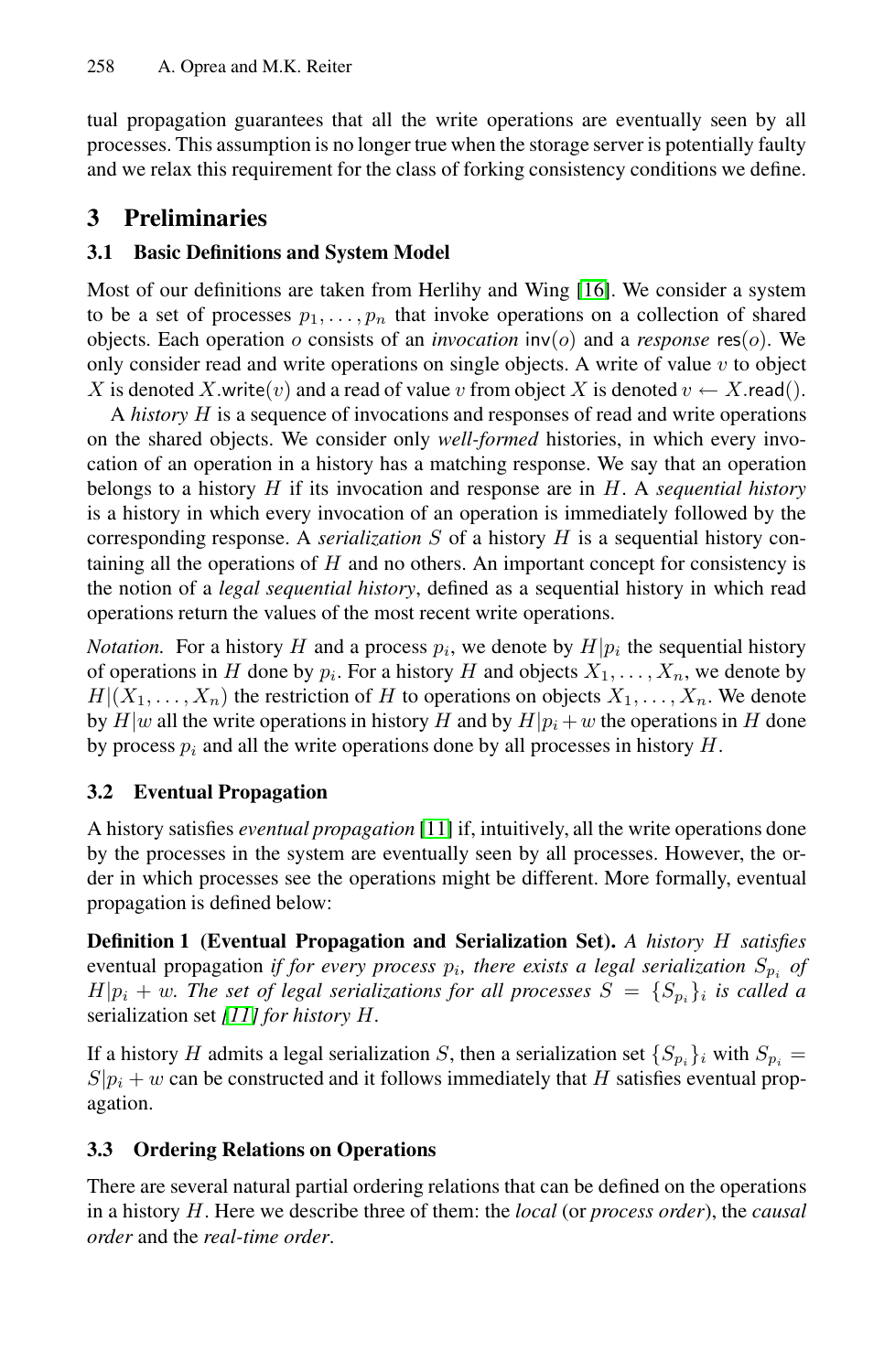**Definition 2 (Ordering Relations).** *Two operations*  $o_1$  *and*  $o_2$  *in a history H are ordered by local order (denoted*  $o_1 \stackrel{lo}{\longrightarrow} o_2$ ) if there exists a process  $p_i$  that executes  $o_1$ *before*  $o_2$ *.* 

*The causal order extends the local order relation. We say that an operation*  $o_1$  directly precedes  $o_2$  *in history H if either*  $o_1 \xrightarrow{lo} o_2$ *, or*  $o_1$  *is a write operation,*  $o_2$  *is a read operation and*  $o_2$  *reads the result written by*  $o_1$ *. The causal order (denoted*  $\longrightarrow$  ) *is the transitive closure of the direct precedence relation.*

*Two operations o*<sup>1</sup> *and o*<sup>2</sup> *in a history H are ordered by the real-time order (denoted*  $o_1$   $\lt$ <sub>*H*</sub>  $o_2$ ) *if* res( $o_1$ ) *precedes* inv( $o_2$ ) *in history H*.

A serialization *S* of a history *H* induces a *total order* relation on the operations of *H*, denoted  $\stackrel{S}{\longrightarrow}$ . Two operations  $o_1$  and  $o_2$  in *H* are ordered by  $\stackrel{S}{\longrightarrow}$  if  $o_1$  precedes  $o_2$  in the serialization *S*.

On the other hand, a serialization set  $S = \{S_{p_i}\}\$ i of a history *H* induces a *partial order* relation on the operations of *H*, denoted  $\stackrel{S}{\longrightarrow}$ . For two operations  $o_1$  and  $o_2$  in *H*,  $o_1 \stackrel{s}{\longrightarrow} o_2$  if and only if (i)  $o_1$  and  $o_2$  both appear in at least one serialization  $S_{p_i}$ and (ii)  $o_1$  precedes  $o_2$  in all the serializations  $S_p$  in which both  $o_1$  and  $o_2$  appear. If  $o_1$ precedes  $o_2$  in one serialization, but  $o_2$  precedes  $o_1$  in a different serialization, then the operations are concurrent with respect to  $\stackrel{s}{\longrightarrow}$ .

#### <span id="page-5-0"></span>**4 Classes of Consistency Conditions**

The goal of this paper is to analyze the consistency of encrypted file systems generically and give necessary and sufficient conditions for its realization. A *consistency condition* is a set of histories. We say that a history *H* is C-consistent if  $H \in \mathbb{C}$  (this is also denoted by  $C(H)$ ). Given consistency conditions C and C', C is *stronger* than C' if  $C \subseteq C'.$ 

As the space of consistency conditions is very large, we need to restrict ourselves to certain particular and meaningful classes for our analysis. One of the challenges we faced was to define interesting classes of consistency conditions that include some of the well known conditions defined in previous work (i.e., linearizability, causal consistency, PRAM consistency). Generic consistency conditions have been analyzed previously (e.g., [\[11\]](#page-14-19)), but the class of consistency conditions considered was restricted to conditions with histories that satisfy eventual propagation. Given our system model with a potentially faulty shared storage, we cannot impose this restriction on all the consistency conditions we consider in this work.

We define two classes of consistency conditions, differentiated mainly by the eventual propagation property. The histories that belong to conditions from the first class satisfy eventual propagation and are *orderable*, a property we define below. The histories that belong to conditions from the second class do not necessarily satisfy eventual propagation, but the legal serializations of all processes can be arranged into a *forking tree*. This class includes fork consistency [\[24\]](#page-14-3), and extends that definition to other new, unexplored consistency conditions. The two classes do not cover all the existing consistency conditions.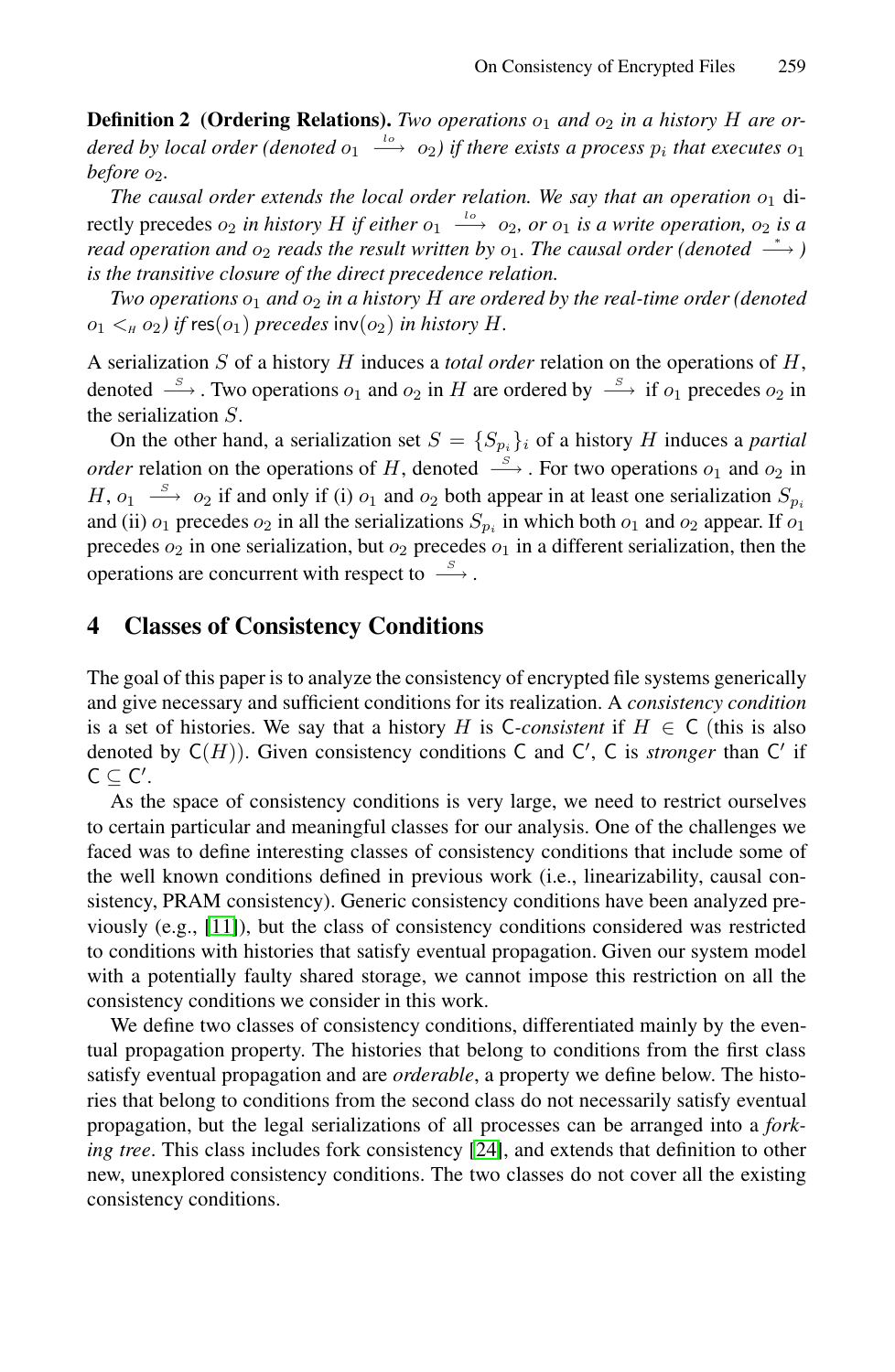### **4.1 Orderable Conditions**

Intuitively, a consistency condition C is orderable if it contains only histories for which there exists a serialization set that respects a certain partial order relation. Consider the example of *causal consistency* [\[4\]](#page-13-0) defined as follows: a history *H* is causally consistent if and only if there exists a serialization set *S* of *H* that respects the causal order relation, i.e.,  $\stackrel{*}{\longrightarrow} \subseteq \stackrel{s}{\longrightarrow}$ . We generalize the requirement that the serialization set respects the causal order to more general partial order relations. A subtle point in this definition is the specification of the partial order relation. First, it is clear that the partial order needs to be different for every condition C. But, analyzing carefully the definition of the causal order relation, we notice that it depends on the history *H*. We can thus view the causal order relation as a family of relations, one for each possible history *H*. Generalizing, in the definition of an orderable consistency condition C, we require the existence of a family of partial order relations, indexed by the set of all possible histories, denoted by  $\{\xrightarrow{c,H}\}$  *H*. Additionally, we require that each relation  $\xrightarrow{c,H}$  respects the local order of operations in *H*.

**Definition 3 (Orderable Consistency Conditions).** *A consistency condition* C *is orderable if there exists a family of partial order relations* {  $\stackrel{\mathsf{C},H}{\longrightarrow}$  }  $_H$ *, indexed by the set of*  $all possible$  histories, with  $\xrightarrow{l_0} \subseteq \xrightarrow{C,H}$  for all histories H such that:

 $H \in \mathsf{C} \Leftrightarrow$  *there exists a serialization set S of H* with  $\stackrel{c, H}{\longrightarrow} \subseteq \stackrel{S}{\longrightarrow}$ .

*Given a history H from class* C*, a serialization set S of H that respects the order relation*  $\xrightarrow{C,H}$  *is called a* C-consistent serialization set *of H*.

We define class  $\mathcal{C}_{\mathcal{O}}$  to be the set of all orderable consistency conditions. A subclass of interest is formed by those consistency conditions in  $\mathcal{C}_{\mathcal{O}}$  that contain only histories for which there exists a legal serialization of their operations. We denote  $C_{\mathcal{O}}^+$  this subclass of  $\mathcal{C}_{\mathcal{O}}$ . For a consistency condition C from class  $\mathcal{C}_{\mathcal{O}}^+$ , a serialization *S* of a history *H* that respects the order relation  $\xrightarrow{C,H}$ , i.e.,  $\xrightarrow{C,H} \subseteq \xrightarrow{S}$ , is called a C-*consistent serialization* of *H*.

Linearizability [\[16\]](#page-14-0) and sequential consistency [\[19\]](#page-14-1) belong to  $C^+_{\mathcal{O}}$  (with the corresponding ordering relations  $\lt_{H}$  and  $\xrightarrow{lo}$ , respectively), and PRAM [\[22\]](#page-14-2) and causal consistency [\[4\]](#page-13-0) to  $\mathcal{C}_{\mathcal{O}} \setminus \mathcal{C}_{\mathcal{O}}^+$  (with the corresponding ordering relations  $\xrightarrow{l_{\mathcal{O}}}$  and  $\xrightarrow{\ast}$ , respectively).

#### **4.2 Forking Conditions**

To model encrypted file systems over untrusted storage, we need to consider consistency conditions that might not satisfy the eventual propagation property. In a model with potentially faulty storage, it might be the case that a process views only a subset of the writes of the other processes, besides the operations it performs. For this purpose, we need to extend the notion of serialization set.

**Definition 4 (Extended and Forking Serialization Sets).** *An extended serialization set of a history H is a set*  $S = \{S_{p_i}\}_i$  *with*  $S_{p_i}$  *a legal serialization of a subset of*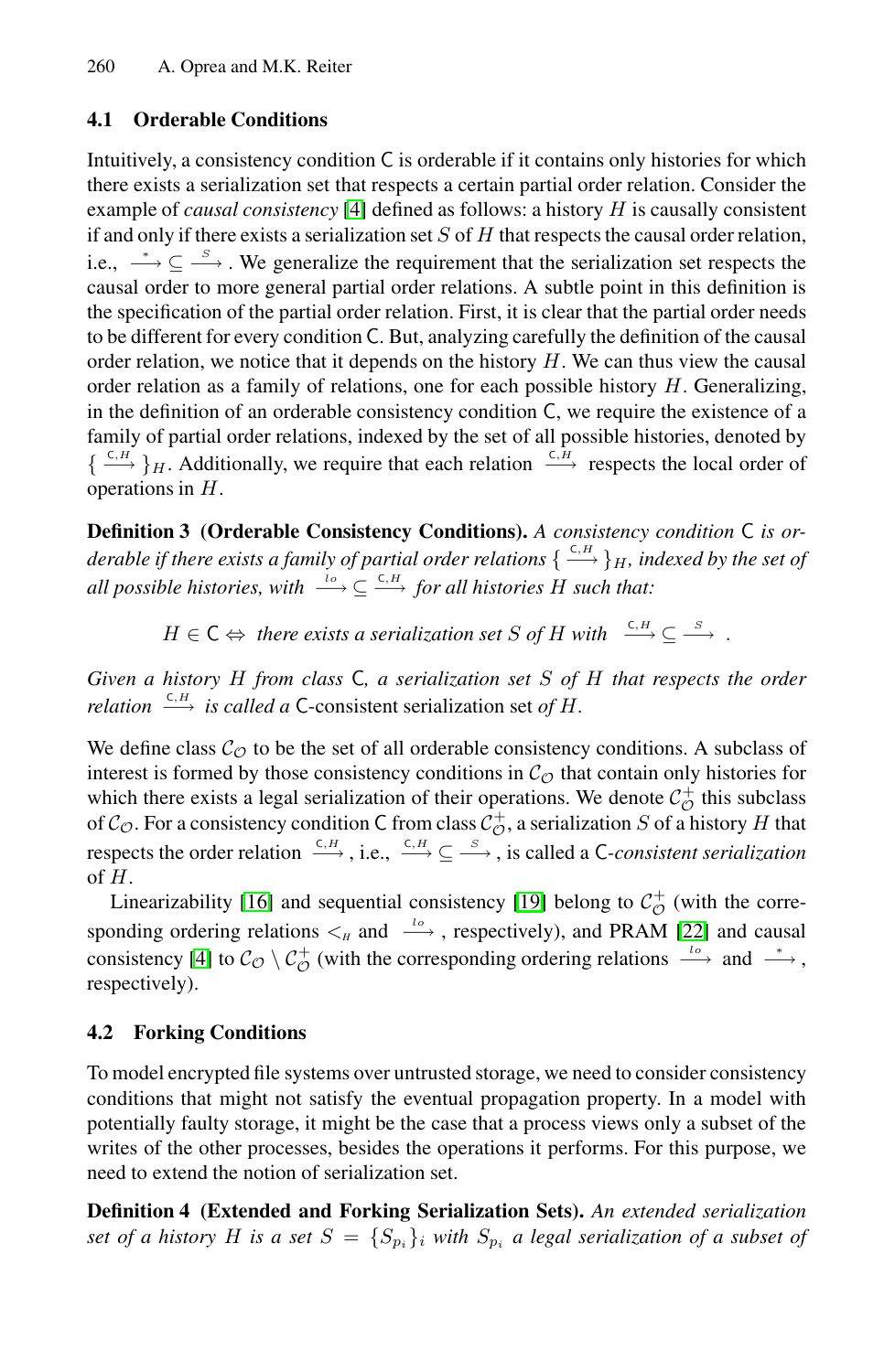*operations from H, that includes (at least) all the operations done by process pi. A forking serialization set of a history H is an extended serialization set*  $S = \{S_{p_i}\}_i$  *such that for all*  $i, j, (i \neq j)$ *, any*  $o \in S_{p_i} \cap S_{p_j}$ *, and any*  $o' \in S_{p_i}$ *:* 

$$
o' \xrightarrow{S_{p_i}} o \Rightarrow (o' \in S_{p_j} \wedge o' \xrightarrow{S_{p_j}} o).
$$

A forking serialization set is an extended serialization set with the property that its serializations can be arranged into a "forking tree". Intuitively, arranging the serializations in a tree means that any two serializations might have a common prefix of identical operations, but once they diverge, they do not contain any of the same operations. Thus, the operations that belong to a subset of serializations must be ordered the same in all those serializations. A forking consistency condition includes only histories for which a forking serialization set can be constructed. Moreover, each serialization  $S_{p_i}$  in the forking tree is a C-consistent serialization of the operations seen by  $p_i$ , for C a consistency condition from  $C_{\mathcal{O}}^+$ .

**Definition 5 (Forking Consistency Conditions).** *A consistency condition* FORK*-*C *is* forking *if:*

- *1.* C is a consistency condition from  $C_{\mathcal{O}}^+$ ;
- *2. H* ∈ FORK-C *if and only if there exists a forking serialization set*  $S = \{S_{p_i}\}_i$  *for history H* with the property that each  $S_{p_i}$  is C-consistent.

We define class  $C_{\mathcal{F}}$  to be the set of all forking consistency conditions FORK-C. It is immediate that for consistency conditions  $C$ ,  $C_1$  and  $C_2$  in  $C^+_{\mathcal{O}}$ , (i) C is stronger than FORK-C, and (ii) if  $C_1$  is stronger than  $C_2$ , then FORK-C<sub>1</sub> is stronger than FORK-C<sub>2</sub>.

 $C_{\mathcal{F}}$  extends the notion of fork consistency defined by Mazieres and Shasha [\[24\]](#page-14-3).

#### <span id="page-7-0"></span>**5 Definition of Consistency for Encrypted Files**

We can construct an encrypted file object using two components, the file object and the key object whose values are used to encrypt file contents. File and key objects might be implemented via different protocols and infrastructures. For the purpose of this paper, we consider each file to be associated with a distinct encryption key. We could easily extend this model to accommodate different granularity levels for the encryption keys (e.g., a key for a group of files).

Users perform operations on an encrypted file object that involve operations on both the file and the key objects. For example, a read of an encrypted file might require a read of the encryption key first, then a read of the file and finally a decryption of the file with the key read. We refer to the operations exported by the storage interface (i.e., operations on encrypted file objects) to its users as "high-level" operations and the operations on the file and key objects as "low-level" operations.

We model a cryptographic file system as a collection of encrypted files. Different cryptographic file systems export different interfaces of high-level operations to their users. We can define consistency for encrypted file objects offering a wide range of high-level operation interfaces, as long as the high-level operations consist of low-level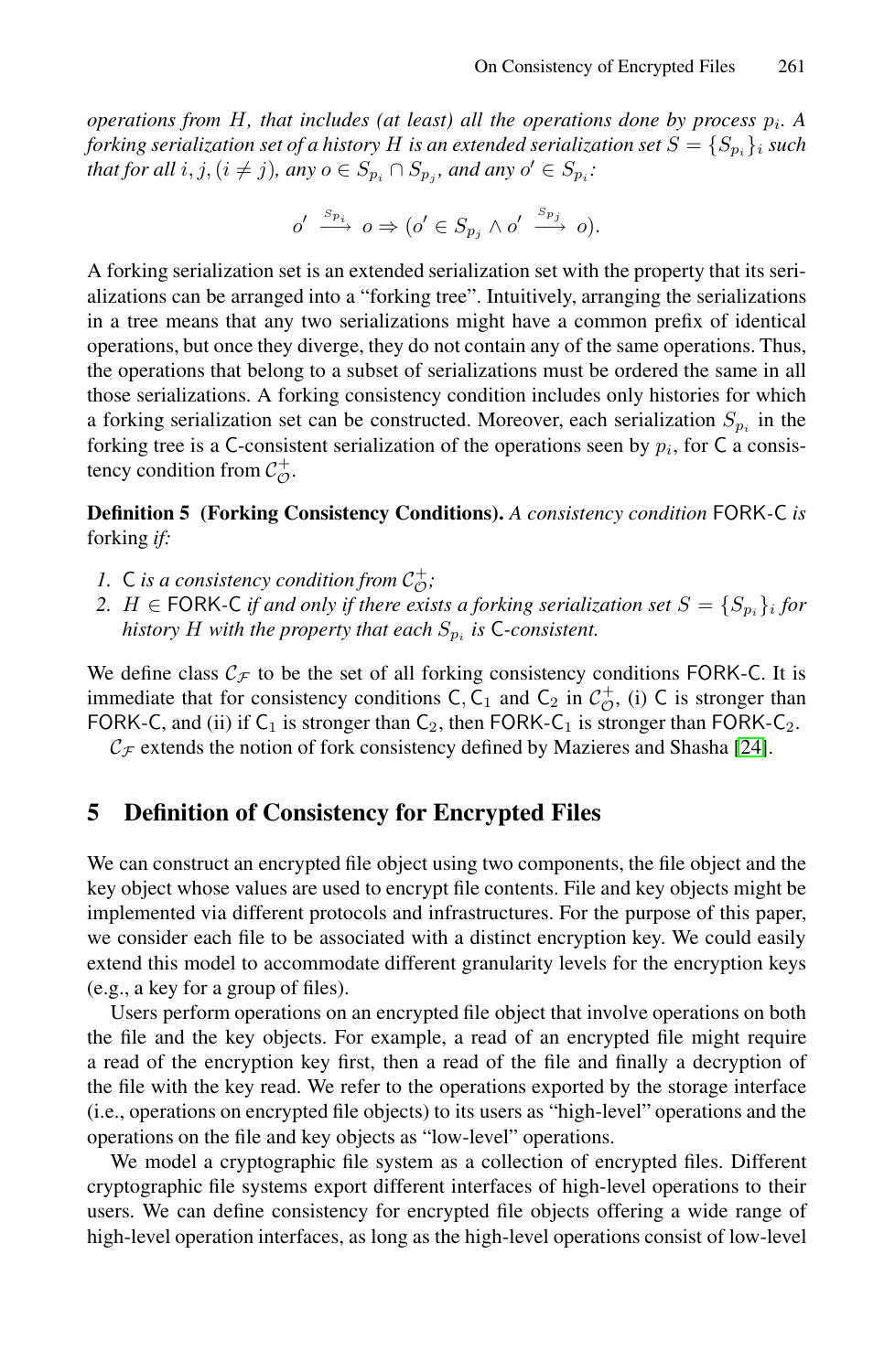write and read operations on key and file objects. We do assume that a process that creates an encryption key writes this to the relevant key object before writing any files encrypted with that key.

The encryption key for a file is changed most probably when some users are revoked access to the file, and thus, for security reasons, we require that *clients use the most recent key they have seen to write new file contents*. However, it is possible to use older versions of the encryption key to decrypt a file read. For example, in a *lazy revocation* model [\[12,](#page-14-10)[17,](#page-14-8)[5\]](#page-13-10), the re-encryption of a file is not performed immediately when a user is revoked access to the file and the encryption key for that file is changed, but it is delayed until the next write to that file. Thus, in the lazy revocation model older versions of the key might be used to decrypt files, but new file contents are encrypted with the most recent key. In our model, we can accommodate both the lazy revocation method and the *active revocation* method in which a file is immediately re-encrypted with the most recent encryption key at the moment of revocation.

For completeness, here we give an example of a high-level operation interface for an encrypted file object ENCF, which is used in the example implementation given in the full version of this paper [\[26\]](#page-14-4) :

- 1. Create a file, denoted as  $ENCF$ .create\_file $(f)$ . This operation generates a new encryption key  $k$  for the file, writes  $k$  to the key object and writes the file content  $f$ encrypted with key *k* to the file object.
- 2. Encrypt and write a file, denoted as  $ENCF.write\_encfile(f)$ . This operation writes an encryption of file contents *f* to the file object, using the most recent encryption key that the client read.
- 3. Read and decrypt a file, denoted as  $f \leftarrow \textsf{ENCF.read\_encfile}()$ . This operation reads an encrypted file from the file object and then decrypts it to *f*.
- 4. Write an encryption key, denoted as ENCF*.*write key(*k*). This operation changes the encryption key for the file to a new value *k*. Optionally, it re-encrypts the file contents with the newly generated encryption key if active revocation is used.

Consider a fixed implementation of high-level operations from low-level read and write operations. Each execution of a history *H* of high-level operations naturally induces a history  $H_l$  of low-level operations by replacing each completed high-level operation with the corresponding sequence of invocations and responses of the low-level operations. In the following, we define consistency  $(C_1, C_2)$ <sup>enc</sup> for encrypted file objects, for any consistency properties  $C_1$  and  $C_2$  of the key distribution and file access protocols that belong to classes  $\mathcal{C}_{\mathcal{O}}$  or  $\mathcal{C}_{\mathcal{F}}$ .

<span id="page-8-0"></span>**Definition 6.** *(Consistency of Encrypted File Objects) Let H be a history of completed high-level operations on an encrypted file object* ENCF *and*  $C_1$  *and*  $C_2$  *two consistency properties from*  $C_{\mathcal{O}}$ *. Let*  $H_l$  *be the corresponding history of low-level operations on key object* KEY *and file object* FILE *induced by an execution of high-level operations. We say that H is*  $(C_1, C_2)$ <sup>enc</sup>-consistent *if there exists a serialization set*  $S = \{S_n\}$ *i of*  $H_l$ *such that:*

*1. S* is enc-legal, i.e.: For every file write operation  $o =$  FILE.write(*c*), there is an *operation* KEY*.*write(*k*) *such that: c was generated through encryption with key*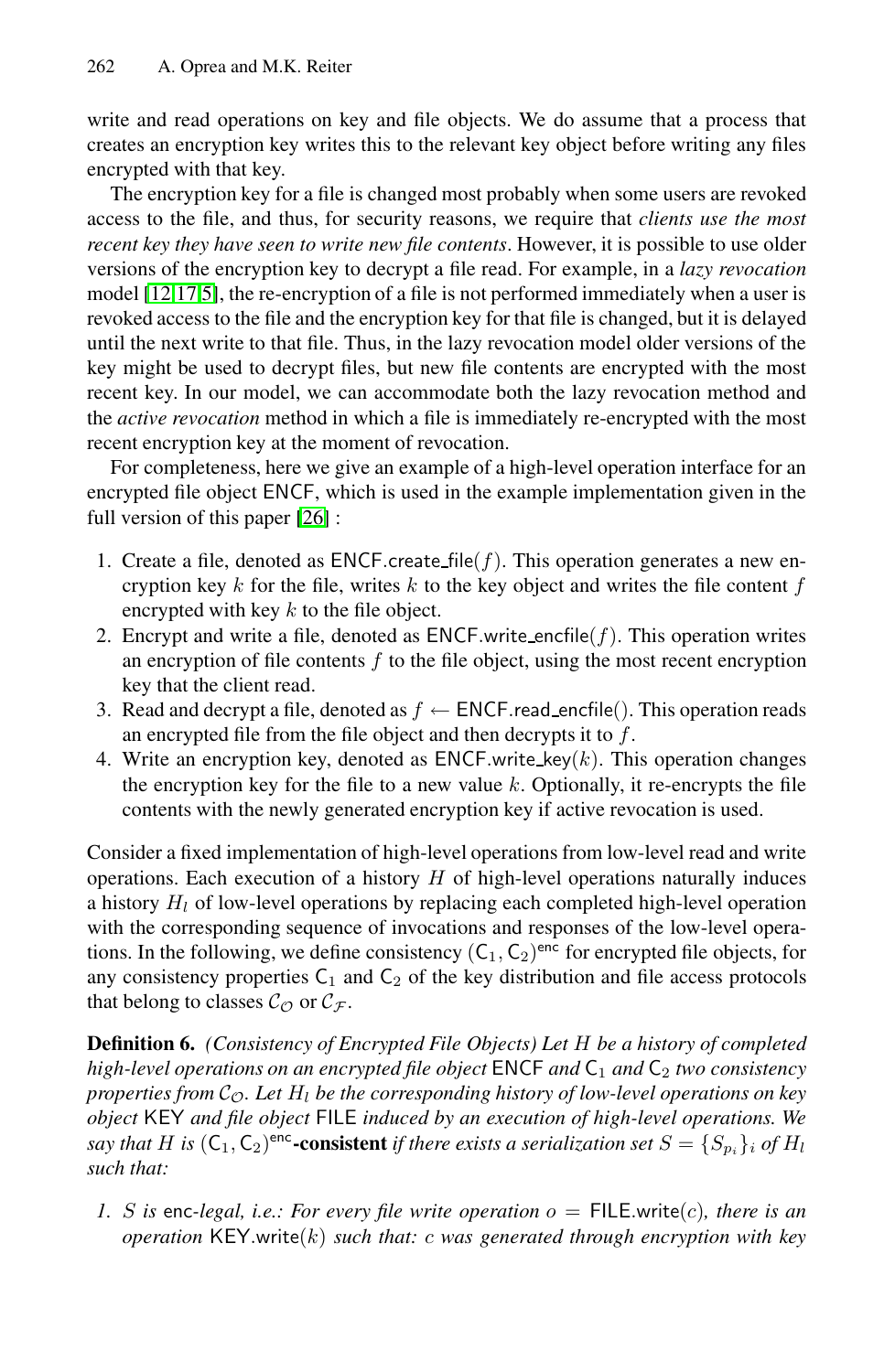$k$ , KEY*.write* $(k) \stackrel{S_{p_i}}{\longrightarrow} o$  *and there is no* KEY*.write* $(k')$  *with* KEY*.write* $(k) \stackrel{S_{p_i}}{\longrightarrow} o$  $\mathsf{KEY}$ *.write* $(k') \xrightarrow{S_{p_i}}$  *o for all i*;

- *2. S*|KEY = { $S_{p_i}$ |KEY}*i is a* C<sub>1</sub>-consistent serialization set of  $H_l$ |KEY;
- *3. S*|FILE =  $\{S_{p_i}$ |FILE}*i is a* C<sub>2</sub>-consistent serialization set of H<sub>l</sub>|FILE;
- *4. S respects the local ordering of each process.*

Intuitively, our definition requires that there is an arrangement (i.e., serialization set) of key and file operations such that the most recent key write operation before each file write operation seen by each client is the write of the key used to encrypt that file. In addition, the serialization set should respect the desired consistency of the key distribution and file access protocols.

If both  $C_1$  and  $C_2$  belong to  $C_1^+$ , then the definition should be changed to require the existence of a serialization *S* of  $H_l$  instead of a serialization set. Similarly, if  $C_2$  belongs to  $\mathcal{C}_{\mathcal{F}}$ , we change the definition to require the existence of an extended serialization set  ${S_{p_i}}_i$  *i* of  $H_l$ . In the latter case, the serialization  $S_{p_i}$  for each process might not contain all the key write operations, but it has to include all the key operations that write key values used in subsequent file operations in the same serialization. Conditions  $(1)$ ,  $(2)$ , (3) and (4) remain unchanged.

The definition can be immediately generalized to multiple encrypted file objects, as was done in the full version of this paper [\[26\]](#page-14-4).

## <span id="page-9-0"></span>**6 A Necessary and Sufficient Condition for the Consistency of Encrypted File Objects**

After defining consistency for encrypted file objects, here we give necessary and sufficient conditions for the realization of the definition. We first outline the dependency among encryption keys and file objects, and then define a property of histories that ensures that file write operations are executed in increasing order of their encryption keys. Histories that satisfy this property are called *key-monotonic*. Our main result, Theorem [1,](#page-12-0) states that, provided that the key distribution and the file access protocols satisfy some consistency properties  $C_1$  and  $C_2$  with some restrictions, the key-monotonicity property of the history of low-level operations is necessary and sufficient to implement  $(C_1, C_2)$ <sup>enc</sup> consistency for the encrypted file object.

#### **6.1 Dependency among Values of Key and File Objects**

Each write and read low-level operation is associated with a value. The value of a write operation is its input argument and that of a read operation its returned value. For *o* a file operation with value f done by process  $p_i$ ,  $k$  the value of the key that encrypts f and  $w = K EY$ .write $(k)$  the operation that writes the key value k, we denote the dependency among operations *w* and *o* by R(*w, o*) and say that file operation *o is associated with* key operation *w*.

The relation  $R(w, o)$  implies a causal order relation in the history of low-level operations between operations *w* and *o*. Since process  $p_i$  uses the key value *k* to encrypt the file content f, then either: (1) in process  $p_i$  there is a read operation  $r = (k \leftarrow$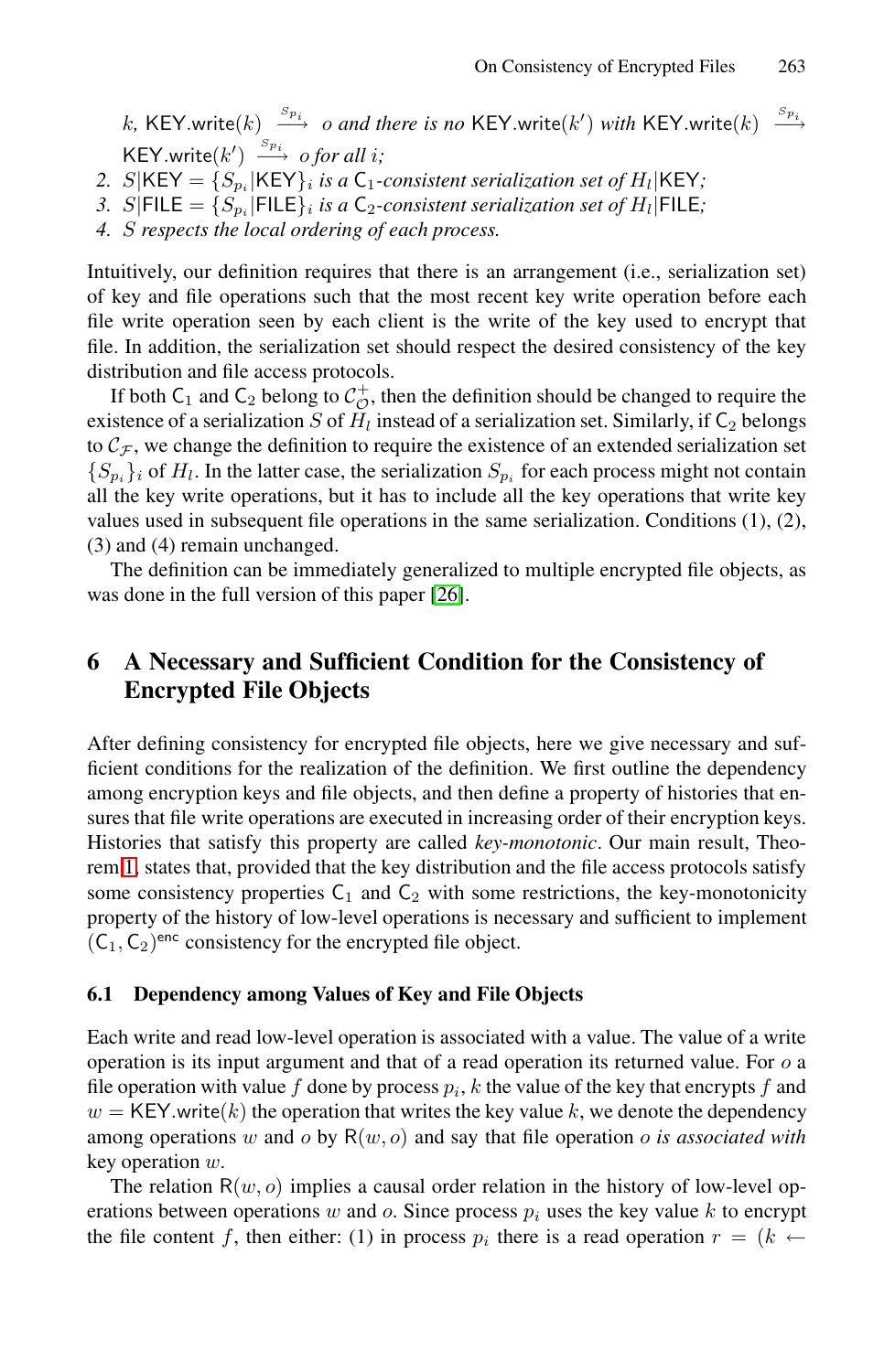KEY.read()) such that  $w \stackrel{*}{\longrightarrow} r \stackrel{\iota_o}{\longrightarrow} o$ , which implies  $w \stackrel{*}{\longrightarrow} o$ ; or (2) *w* is done by process  $p_i$ , in which case  $w \stackrel{\iota}{\longrightarrow} o$ , which implies  $w \stackrel{*}{\longrightarrow} o$ . In either case, the file operation *o* is causally dependent on the key operation *w* that writes the value of the key used in *o*.

#### **6.2 Key-Monotonic Histories**

A history of key and file operations is *key-monotonic* if, intuitively, it admits a consistent serialization for each process in which the file write operations use monotonically increasing versions of keys for encryption of their values. Intuitively, if a client uses a key version to perform a write operation on a file, then all the future write operations on the file object by all the clients will use this or later versions of the key.

We give an example in Figure [1](#page-10-0) of a history that is not key-monotonic for sequential consistent keys and linearizable files. Here  $c_1$  and  $c_2$  are file values encrypted with key values  $k_1$  and  $k_2$ , respectively.  $k_1$  is ordered before  $k_2$  with respect to the local order. FILE.write $(c_1)$  is after FILE.write $(c_2)$  with respect to the real-time ordering, and, thus, in any linearizable serialization of file operations,  $c_2$  is written before  $c_1$ .

$$
p_1: \underbrace{\textsf{KEY.write}(k_1)}_{\textit{PEX} \text{.write}(k_1)} + \underbrace{\textsf{KEY.write}(k_2)}_{\textit{E1} \leftarrow \textsf{KEY.read}()} + \underbrace{\textsf{FILE.write}(c_1)}_{\textit{FILE.write}(c_1)}
$$

 $p_3$  :  $k_2 \leftarrow$  **KEY**.read() FILE<sub></sub>.write $(c_2)$ 

<span id="page-10-0"></span>**Fig. 1.** A history that is not key-monotonic

To define key-monotonicity for a low-level history formally, we would like to find the minimal conditions for its realization, given that the key operations in the history satisfy consistency condition  $C_1$  and the file operations satisfy consistency condition  $C_2$ . We assume that the consistency  $C_1$  of the key operations is orderable. Two conditions have to hold in order for a history to be key-monotonic: (1) the key write operations cannot be ordered in opposite order of the file write operations that use them; (2) file write operations that use the same keys are not interleaved with file write operations using a different key.

<span id="page-10-1"></span>**Definition 7 (Key-Monotonic History).** *Consider a history H with two objects, key* KEY *and file* FILE, such that  $C_1(H|KEY)$  and  $C_2(H|FILE)$ , where  $C_1$  is an orderable *consistency condition and*  $C_2$  *belongs to either*  $C_{\mathcal{O}}$  *or*  $C_{\mathcal{F}}$ *. H is a* key-monotonic history with respect to  $C_1$  and  $C_2$ , denoted  $KM_{C_1,C_2}(H)$ , if there exists a  $C_2$ -consistent *serialization (or serialization set or forking serialization set) S of H*|FILE *such that the following conditions holds:*

- **–** *(*KM1*) for any two file write operations f*<sup>1</sup> *S* −→ *f*<sup>2</sup> *with associated key write operations*  $k_1$  *and*  $k_2$  (*i.e.,* R( $k_1$ ,  $f_1$ ), R( $k_2$ ,  $f_2$ )), *it cannot happen that*  $k_2 \stackrel{c_1,H|K EY}{\longrightarrow}$ *k*1*.*
- **−** (KM<sub>2</sub>) for any three file write operations  $f_1$   $\stackrel{S}{\longrightarrow}$   $f_2$   $\stackrel{S}{\longrightarrow}$   $f_3$ , and key write *operation k with*  $R(k, f_1)$  *and*  $R(k, f_3)$ *, it follows that*  $R(k, f_2)$ *.*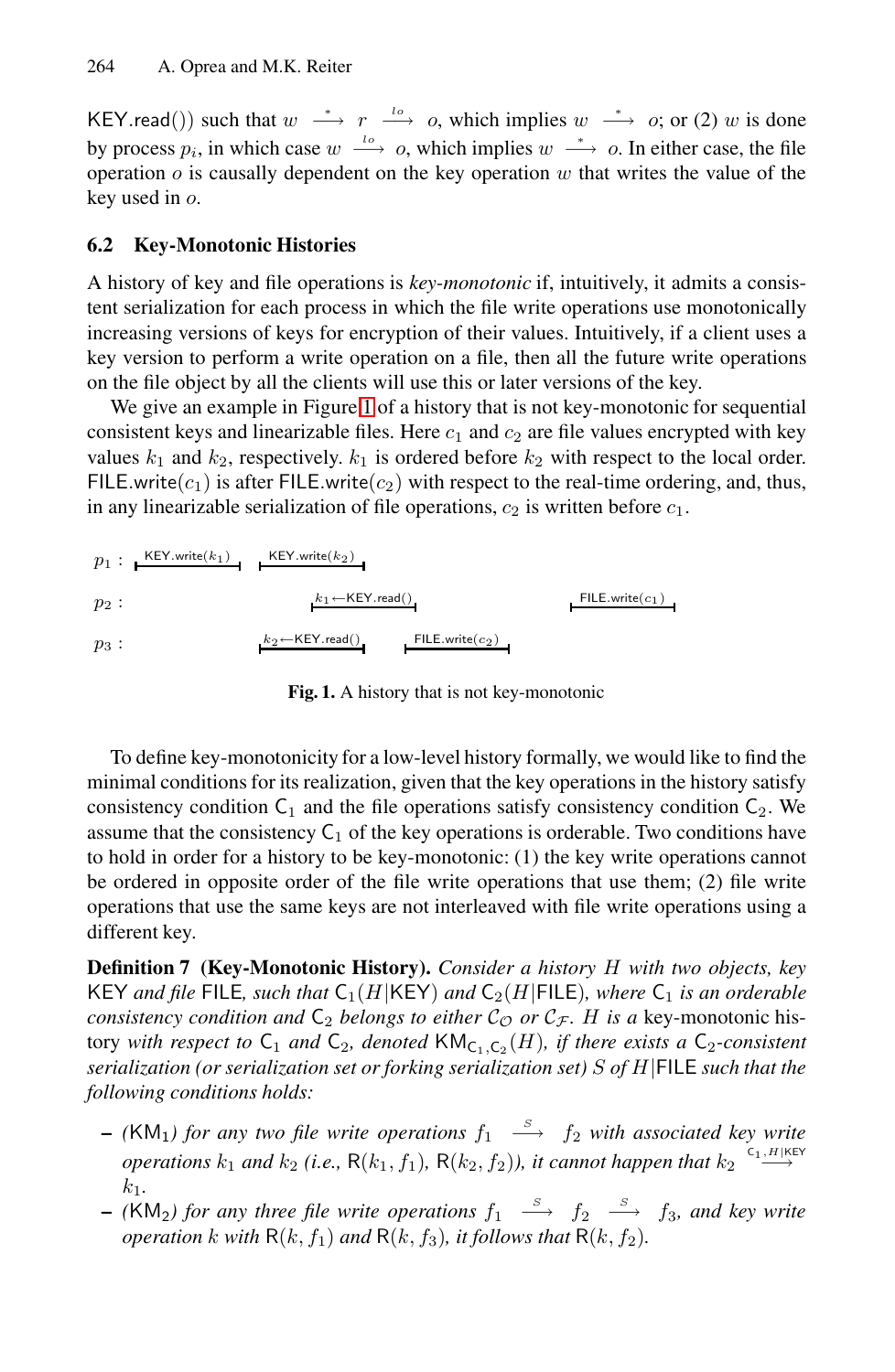The example we gave in Figure [1](#page-10-0) violates the first condition. If we consider  $f_2$  = FILE.write $(c_2)$ ,  $f_1$  = FILE.write $(c_1)$ , then  $f_2$  is ordered before  $f_1$  in any linearizable serialization and  $k_1$  is ordered before  $k_2$  with respect to the local order. But condition  $(KM<sub>1</sub>)$  states that it is not possible to order key write  $k<sub>1</sub>$  before key write  $k<sub>2</sub>$ .

The first condition  $(KM_1)$  is enough to guarantee key-monotonicity for a history  $H$ when the key write operations are uniquely ordered by the ordering relation <sup>C<sub>1</sub>, H|KEY</sup>. To handle concurrent key writes with respect to  $\stackrel{c_1,H|K EY}{\longrightarrow}$ , we need to enforce the second condition ( $KM_2$ ) for key-monotonicity. Condition ( $KM_2$ ) rules out the case in which uses of the values written by two concurrent key writes are interleaved in file operations in a consistent serialization. Consider the example from Figure [2](#page-11-0) that is not key-monotonic for sequential consistent key operations and linearizable file operations. In this example  $c_1$  and  $c'_1$  are encrypted with key value  $k_1$ , and  $c_2$  is encrypted with key value  $k_2$ . A linearizable serialization of the file operations is: FILE.write $(c_1)$ ; FILE.write $(c_2)$ ; FILE.read( $c_2$ ); FILE.write( $c'_1$ ), and this is not key-monotonic.  $k_1$  and  $k_2$  are not ordered with respect to the local order, and as such the history does not violate condition  $(KM_1)$ . However, condition  $(KM_2)$  is not satisfied by this history.



**Fig. 2.** A history that does not satisfy condition  $(KM_2)$ 

<span id="page-11-0"></span>In cryptographic file system implementations, keys are usually changed only by one process, who might be the owner of the file or a trusted entity. For single-writer objects, it can be proved that sequential consistency, causal consistency and PRAM consistency are equivalent. Since we require the consistency of key objects to be orderable and all orderable conditions are at least PRAM consistent (i.e., admit serialization sets that respect the local order), the weakest consistency condition in the class of orderable conditions for single writer objects is equivalent to sequential consistency. If the key distribution protocol is sequential consistent, the key-monotonicity conditions given in Definition [7](#page-10-1) can be simplified. We present below the simplified condition. The proof of equivalence with the conditions from Definition [7](#page-10-1) is given in the full version of this paper [\[26\]](#page-14-4).

**Proposition 1.** *Let H be a history of operations on the single-writer key object* KEY *and file object* FILE *such that H*|KEY *is sequential consistent. H is key-monotonic if and only if the following condition is true:*

*(SW-KM) There exists a C<sub>2</sub>-consistent serialization S (or serialization set or forking* serialization set) of H|FILE such that for any two file write operations  $f_1 \stackrel{s}{\longrightarrow} f_2$  with *associated key write operations*  $k_1$  *and*  $k_2$  *(i.e.,*  $R(k_1, f_1)$ *,*  $R(k_2, f_2)$ *), it follows that*  $k_1 \stackrel{\iota}{\longrightarrow} k_2 \text{ or } k_1 = k_2.$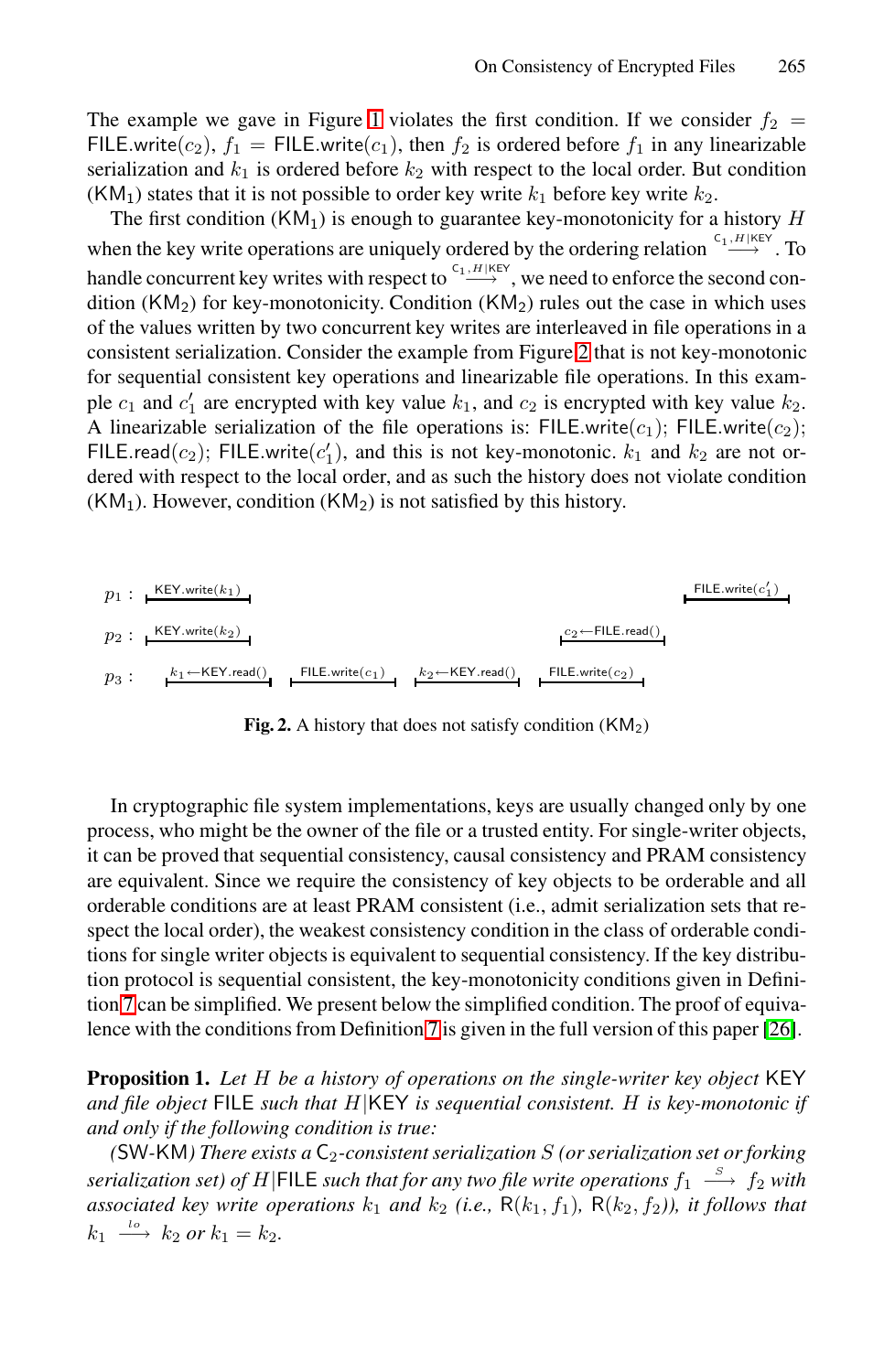### **6.3 Obtaining Consistency for Encrypted File Objects**

We give here the main result of our paper, a necessary and sufficient condition for implementing consistent encrypted file objects, as defined in Section [5.](#page-7-0) Given a key distribution protocol with orderable consistency  $C_1$  and a file access protocol that satisfies consistency  $C_2$  from classes  $C_{\mathcal{O}}$  or  $\mathcal{C}_{\mathcal{F}}$ , the theorem states that key-monotonicity is a necessary and sufficient condition to obtain consistency  $(C_1, C_2)$ <sup>enc</sup> for the encrypted file object. Some additional restrictions need to be satisfied. The proof of the theorem is in the full version of this paper [\[26\]](#page-14-4).

<span id="page-12-0"></span>**Theorem 1.** *Consider a fixed implementation of high-level operations from low-level operations. Let H be a history of operations on an encrypted file object* ENCF *and H<sup>l</sup> the induced history of low-level operations on key object* KEY *and file object* FILE *by a given execution of high-level operations. Suppose that the following conditions are satisfied: (1)*  $C_1(H_l|KEY)$ ; (2)  $C_2(H_l|FILE)$ ; (3)  $C_1$  *is orderable; (4) if*  $C_2$  *belongs to*  $\mathcal{C}^+_0$ , then  $C_1$  belongs to  $\mathcal{C}^+_0$ . Then  $H$  is  $(C_1, C_2)$ <sup>enc</sup>-consistent if and only if  $H_l$  is a  $key$ *-monotonic history, i.e.,*  $\mathsf{KM}_{\mathsf{C}_1,\mathsf{C}_2}(H)$ *.* 

*Discussion.* Our theorem recommends two main conditions to file system developers in order to guarantee  $(C_1, C_2)$ <sup>enc</sup>-consistency of encrypted file objects. First, the consistency of the key distribution protocol needs to satisfy eventual propagation (as it belongs to class  $C_{\mathcal{O}}$ ) to apply our theorem. This suggests that using the untrusted storage server for the distribution of the keys, as implemented in several cryptographic file systems, e.g., SNAD [\[25\]](#page-14-11) and SiRiUS [\[14\]](#page-14-7), might not meet our consistency definitions. For eventual propagation, the encryption keys have to be distributed either directly by file owners or by using a trusted key server. It is an interesting open problem to analyze the enc-consistency of the history of high-level operations if both the key distribution and file-access protocols have consistency in class  $C_{\mathcal{F}}$ . Secondly, the key-monotonicity property requires, intuitively, that file writes are ordered not to conflict with the consistency of the key operations. To implement this condition, one solution is to modify the file access protocol to take into account the version of the encryption key used in a file operation when ordering that file operation. We give an example of modifying the fork consistent protocol given by Mazieres and Shasha [\[24\]](#page-14-3) in the full version of this paper [\[26\]](#page-14-4).

Moreover, the framework offered by Theorem [1](#page-12-0) simplifies complex proofs for showing consistency of encrypted files. In order to apply Definition [6](#page-8-0) directly for such proofs, we need to construct a serialization of the history of low-level operations on both the file and key objects and prove that the file and key operations are correctly interleaved in this serialization and respect the appropriate consistency conditions. By Theorem [1,](#page-12-0) given a key distribution and file access protocol that is each known to be consistent, verifying the consistency of the encrypted file object is equivalent to verifying key monotonicity. To prove that a history of key and file operations is key monotonic, it is enough to construct a serialization of the file operations and prove that it does not violate the ordering of the key operations. The simple proof of consistency of the example encrypted file object presented in the full version of this paper [\[26\]](#page-14-4) demonstrates the usability of our framework.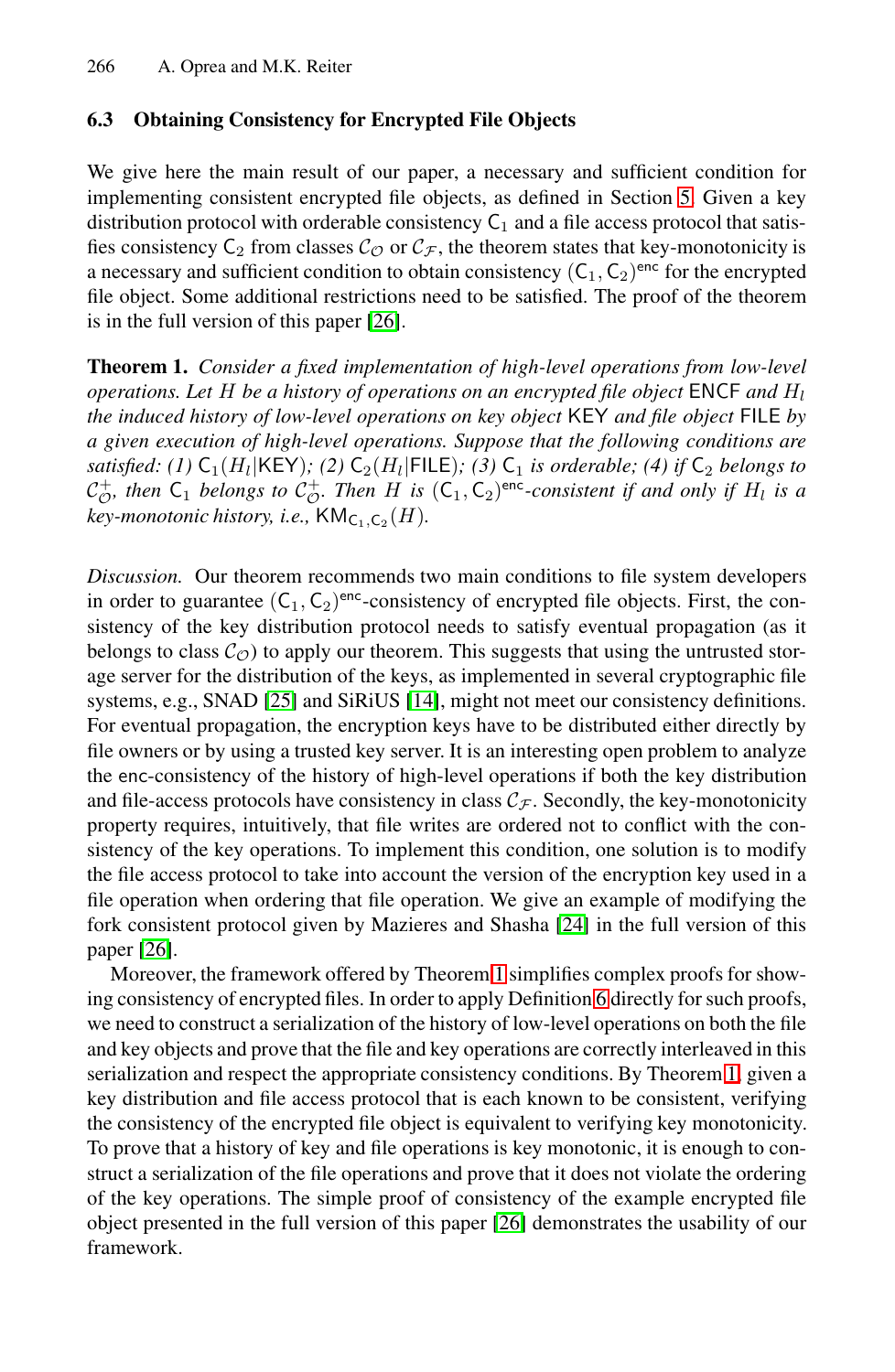## **7 Conclusions**

We have addressed the problem of consistency in encrypted file systems. An encrypted file system consists of two main components: a file access protocol and a key distribution protocol, which might be implemented via different protocols and infrastructures. We formally define generic consistency in encrypted file systems: for any consistency conditions  $C_1$  and  $C_2$  belonging to the classes we consider, we define a corresponding consistency condition for encrypted file systems,  $(C_1, C_2)$ <sup>enc</sup>. The main result of our paper states that if each of the two protocols has some consistency guarantees with some restrictions, then ensuring that the history of low-level operation is key-monotonic is necessary and sufficient to obtain consistency for an encrypted file object. The applicability of our definitions and main result to other classes of consistency conditions is a topic of future work.

Another contribution of this paper is to define two classes of consistency conditions that extend and generalize existing conditions: the first class includes classical consistency conditions such as linearizability and causal consistency, and the second one extends fork consistency. An interesting problem is to find efficient implementations of the new forking consistency conditions from the second class and their relation with existing consistency conditions.

#### <span id="page-13-4"></span><span id="page-13-1"></span>**References**

- 1. M. Abd-El-Malek, G. R. Ganger, G. R. Goodson, M. K. Reiter, and J. J. Wylie, "Faultscalable byzantine fault-tolerant services," in *Proc. 20th ACM Symposium on Operating Systems (SOSP)*, pp. 59–74, ACM, 2005.
- <span id="page-13-5"></span>2. A. Adya, W. J. Bolosky, M. Castro, G. Cermak, R. Chaiken, J. R. Douceur, J. Howell, J. R. Lorch, M. Theimer, and R. P. Wattenhofer, "FARSITE: Federated, available, and reliable storage for an incompletely trusted environment," in *Proc. 5th Symposium on Operating System Design and Implementation (OSDI)*, Usenix, 2002.
- <span id="page-13-6"></span>3. M. Ahamad, R. Bazzi, R. John, P. Kohli, and G. Neiger, "The power of processor consistency," Technical Report GIT-CC-92/34, Georgia Institute of Technology, 1992.
- <span id="page-13-0"></span>4. M. Ahamad, G. Neiger, J. Burns, P. Kohli, and P. Hutto, "Causal memory: Definitions, implementation and programming," *Distributed Computing*, vol. 1, no. 9, pp. 37–49, 1995.
- <span id="page-13-10"></span>5. M. Backes, C. Cachin, and A. Oprea, "Secure key-updating for lazy revocation," in *Proc. 11th European Symposium On Research In Computer Security (ESORICS)*, Springer-Verlag, 2006.
- <span id="page-13-9"></span>6. P. Bernstein, V. Hadzilacos, and N. Goodman, *Concurrency Control and Recovery in Database Systems*. Addison-Wesley, 1987.
- <span id="page-13-8"></span>7. B. Bershad, M. Zekauskas, and W. Sawdon, "The Midway distributed shared-memory system," in *Proc. IEEE COMPCON Conference*, pp. 528–537, IEEE, 1993.
- <span id="page-13-3"></span>8. C. Cachin and J. A. Poritz, "Secure intrusion-tolerant replication on the internet," in *Proc. International Conference on Dependable Systems and Networks (DSN)*, pp. 167–176, IEEE, 2002.
- <span id="page-13-2"></span>9. M. Castro and B. Liskov, "Practical Byzantine fault tolerance," in *Proc. 3rd Symposium on Operating System Design and Implementation (OSDI)*, pp. 173–186, Usenix, 1999.
- <span id="page-13-7"></span>10. M. Dubois, C. Scheurich, and F. Briggs, "Synchronization, coherence and event ordering in multiprocessors," *IEEE Computer*, vol. 21, no. 2, pp. 9–21, 1988.